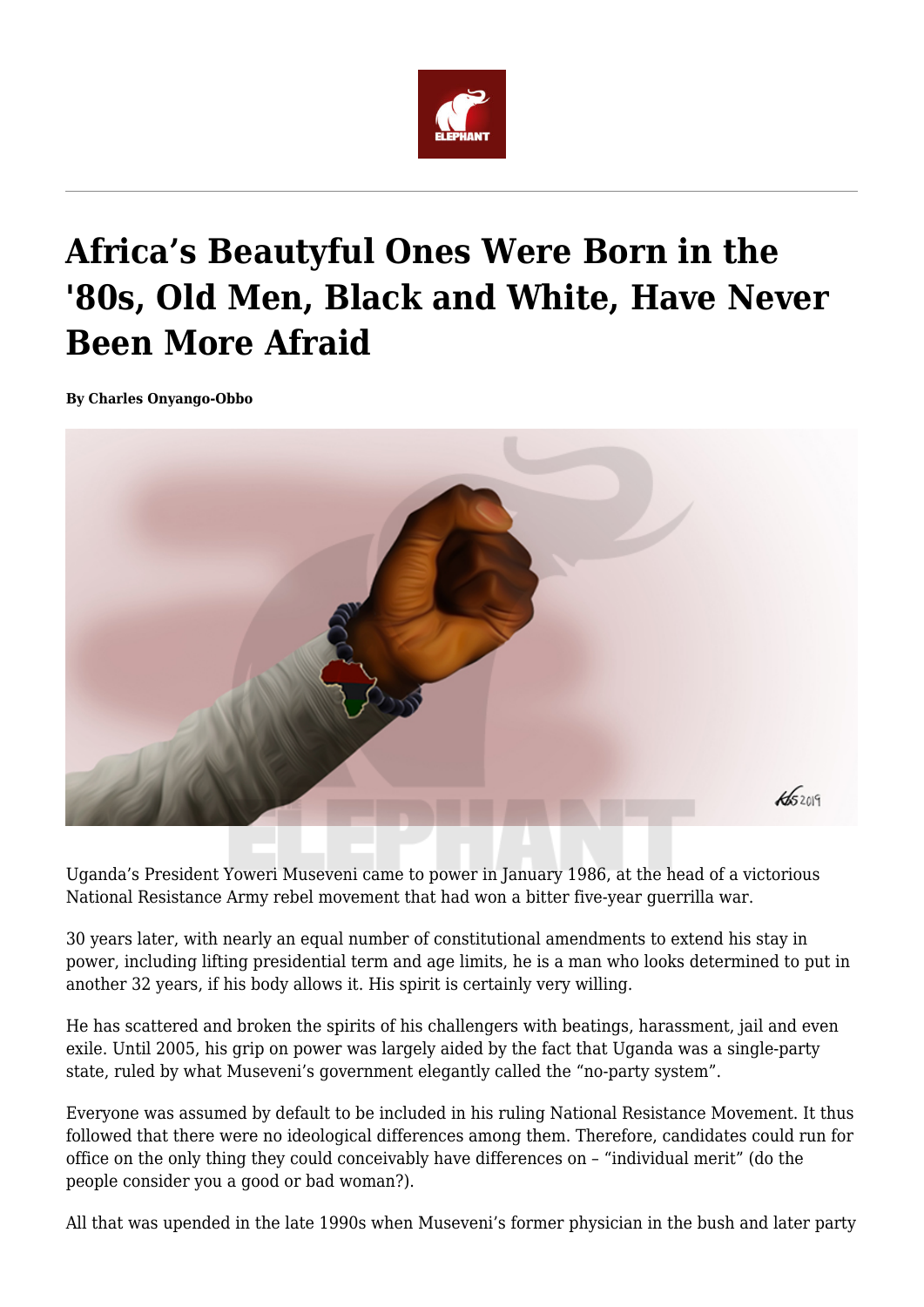ideologue, Kizza Besigye, broke ranks with the NRM in one of the most audacious political moves of the time in Uganda, and challenged him in the 2001 elections. For Museveni to triumph, it took a muscular vote-rigging effort, and the raising of a militia led by a vexatious colonel to suppress the wave of support that greeted Besigye.

However, Besigye had tasted the forbidden political fruit, and there would be no going back. The country's rejection of the "no-party" system, and the opposition to Museveni's 15-year rule couldn't be denied. Four years later, multiparty politics was restored, but there was a caveat to it: the referendum that introduced pluralism was accompanied by a proposal to scrap presidential term limits.

In late 2005, a senior Museveni aide sat across my editorial conference desk at the Monitor media offices in Kampala, where I was editor. With just the two of us, there was no need to play to the gallery, so we could speak reasonably about the election. He said he had studied the election outcome in some detail, and his conclusion was that Museveni was unlikely to be unseated in the long term by a conventional opposition candidate.

The force that would bring him, and other African strongmen, down, he said, was urbanisation. Even at that point when Museveni had a stranglehold on the country, urban areas, especially Kampala, eluded him. Despite the ruling NRM deploying the most lethal weapons in its vote-cheating arsenal, they had failed to wrestle the capital's mayorship and the majority of the parliamentary seats around the capital, from the opposition. The bulk of the opposition gains in recent years have all been largely in urban areas.

In late 2005, a senior Museveni aide sat across my editorial conference desk at The Monitor, where I was editor. With just the two of us, there was no need to play to the gallery…He had studied the election outcome in some detail, and his conclusion was that Museveni was unlikely to be unseated in the long term by a conventional opposition candidate.

They were cosmopolitan, more expensive to bribe, more knowledgeable, more demanding of higher value public goods (jobs and housing, not maize seeds like the rural voters might), he noted. Most African governments, he said, either don't have the financial and policy resources to assuage these urban demands, and where they do, they face entrenched opposition by vested interests, some regime-linked, for them to be effective.

Today, looking at the rising wave of protests over service delivery, cost of living and jobs across the continent from the Cape to Tunis, and Mombasa to Lagos, he could not have been more prescient.

The conventional wisdom goes that Africa has too many young people who are poorly educated, and economies that don't offer them anything gainful to do so they are angry – especially because the politicians and bureaucrats are stealing the resources that would have gone to creating opportunities. Or they are educated, but still have no opportunities, and so are frustrated and therefore inclined to take down establishments that aren't working for them.

Indeed Africa's population has been on the [rise over the past 50 years, and over 60 percent of its](http://mo.ibrahim.foundation/news/2017/africas-growing-youthful-population-reflections-continent-tipping-point/) [current 1.3 billion population is below the age of 25.](http://mo.ibrahim.foundation/news/2017/africas-growing-youthful-population-reflections-continent-tipping-point/) The continent's youth account for 60 percent of all Africa's unemployed. This has led to sometimes-apocalyptic declarations of the continent's youth bulge being a "ticking time bomb".

If that were the only driver of current unrest in Africa, it would be relatively easy for scrupulous and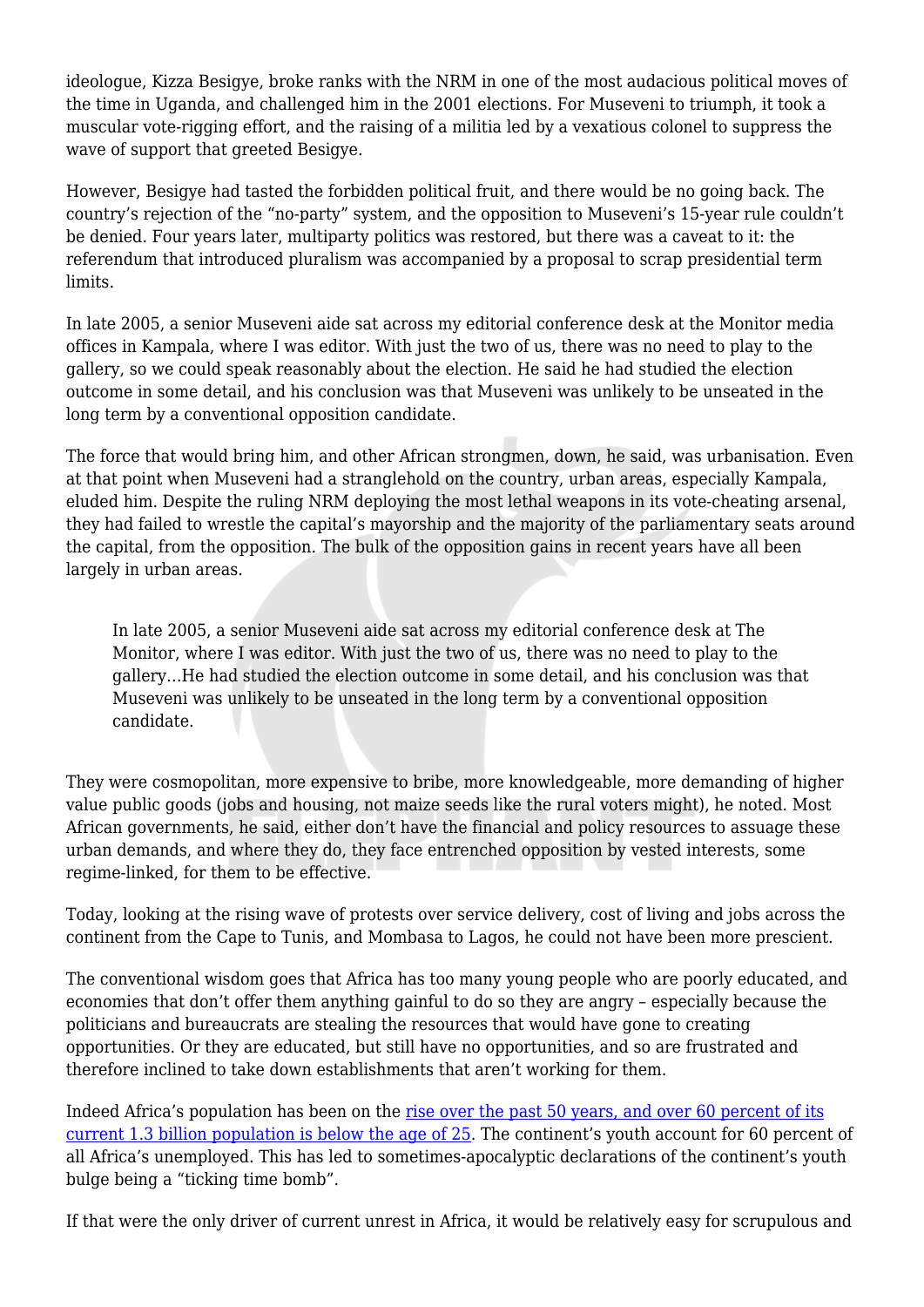effective governments to fix. However, it is not.

Rather than just protesting at poor economic conditions, and a bleak future, Africa's youth are doing much more, and have many in the world frightened. For example, Europeans are afraid of the wave of African migrants, and people of colour in general, driven from their homes by lack of economic opportunities overrunning their cities and taking over their countries, given their declining populations. That fear is rocking the European Union, feeding the rise of anti-immigrant forces.

Rather than just protesting at poor economic conditions, and a bleak future, Africa's youth are doing much more, and have many in the world frightened.

To be sure, young Africans are on the move. The majority don't try to negotiate treacherous Mediterranean waters to get to Europe, or trudge through war-ravaged Yemen to get to the Gulf. More than [80 percent of African migration occurs within the continent](https://publications.iom.int/system/files/pdf/gmdac_data_briefing_series_issue_11.pdf).

But that is not the only movement they are making. They are also moving from the rural to urban areas, with [Africa's urban population projected to reach 60 percent of the total population by 2050.](http://www.un.org/en/development/desa/population/events/pdf/expert/28/EGM_Joseph_Teye_ppt.pdf)

They are moving from the analogue to the digital world. By 2017 there were 419 million Africans connected to the internet via mobile broadband, and that [number is estimated to hit 1.07 billion by](https://af.reuters.com/article/topNews/idAFKBN1D61SV-OZATP) [the end of 2020.](https://af.reuters.com/article/topNews/idAFKBN1D61SV-OZATP)

They are moving from consuming culture in the real world, to doing so online, with its artists beginning to ride the viral wave in a big way. Davido's "Fall" in January 2019 became the [longest](https://www.concisenews.global/2019/02/06/davidos-fall-sets-record-billboard/) [charting Nigerian single in Billboard history](https://www.concisenews.global/2019/02/06/davidos-fall-sets-record-billboard/), and the first video by an African musician to rack up more than 100 million views on YouTube in December. He was closely followed a few weeks later by Yemi Alade whose hit single "Johnny" pulled her across the line to make her the [first female African](https://africanglitz.com/2019/01/28/yemi-alade-becomes-the-first-african-female-artist-to-hit-100-million-views-on-youtube-thanks-to-johnny/) [artist to reach the 100 million views milestone](https://africanglitz.com/2019/01/28/yemi-alade-becomes-the-first-african-female-artist-to-hit-100-million-views-on-youtube-thanks-to-johnny/) on YouTube.

They long ago moved from watching local to global football. They are abandoning the old hierarchical Catholic and Protestant churches, and signing up to the range of Pentecostal and other independent churches, a few led by charlatan pastors, hawking instant miracles, and direct tickets to paradise. At base, however, they are looking for real life solutions, not to go to heaven.

Davido's "Fall" in January 2019 became the longest charting Nigerian single in Billboard history, and the first video by an African musician to rack up more than 100 million views on YouTube… A few weeks later Yemi Alade's "Johnny" pulled her across the line to make her the first female African artist to reach the 100 million views milestone on YouTube.

And, yes, in all African countries except a handful, opinion polls tell us as high as 50 percent to 75 percent of them would like to move as far away from Africa or their home countries as they can.

These actions, aspirations, and shifts are challenging the status quo, borders, and power in nontraditional ways, and they are panicking.

Understandably. If you have millions of your young people speaking their minds freely on social media, without passing through conventional channels such as mainstream media, schools, and churches curated by grown ups who are considered trustworthy guardians, the national project can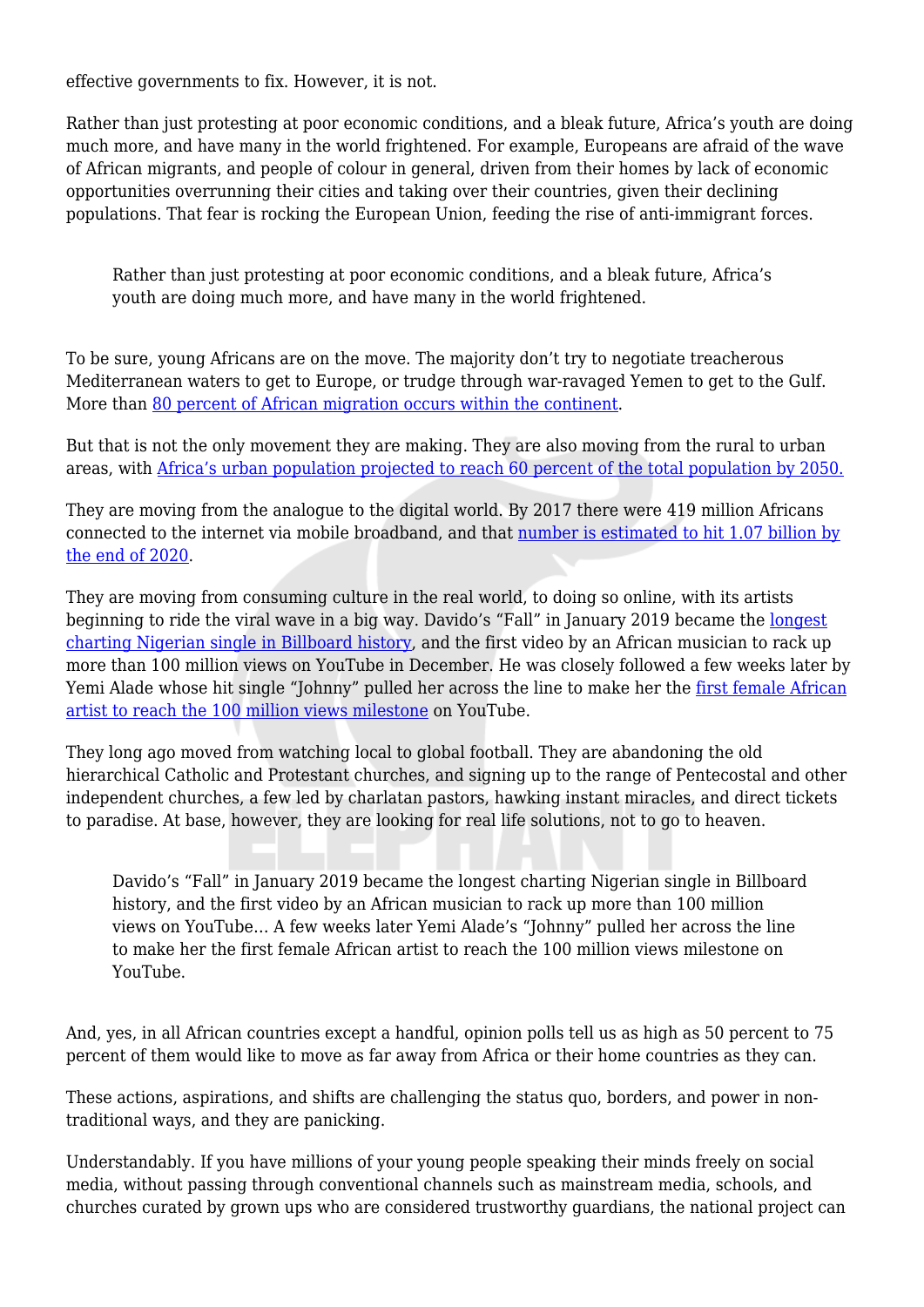be imperilled. If you have young people ogling skimpily dressed men and women, or watching pornography, going against longstanding moral codes and the rules about when and how you see the opposite sex naked, it threatens the soul of the republic.

They are listening to all sorts of music, some of it with cuss words, twerking dancers, and simulated sex online.

The establishment is striking back. In Uganda, you have an anti-pornography commission, and a social media access tax that is a sin tax. A similar digital sin tax has been slapped in Zambia, and put on hold after a backlash in Benin. In Tanzania, the joys of blogging will set you back a stiff \$900 in fees. In Egypt, [social media users with more than 5,000 followers are considered publishers, and are](https://techweez.com/2018/09/03/egypt-ratifies-law-social-media-5000-followers/) [subject to state regulation.](https://techweez.com/2018/09/03/egypt-ratifies-law-social-media-5000-followers/)

If you have millions of your young people speaking their minds freely on social media, without passing through conventional channels such as mainstream media, schools, and churches curated by grown ups who are considered trustworthy guardians, the national project can be imperilled.

Music is being [banned around Africa in record numbers](https://www.theeastafrican.co.ke/oped/comment/Africa-politicians-censorship-music-ban/434750-4858866-10h9hr4/index.html), and musicians like Diamond Platinumz in Tanzania are not even allowed to travel and perform their banned music in more liberal jurisdictions. Countries like Uganda are now considering new rules to censor lyrics, plays, and movie scripts.

Music is being banned around Africa in record numbers.

In other words, an old elite that wants to keep them in the structures that constitute the current states is blocking young people's movement to alternative political, cultural, aspirational, and virtual worlds. Some of the protests are informed by youth resistance against these attempts by power to control or kill off shifts to their "new world", as it were.

This mass migration across many aspects of life on the continent represents an old phenomenon in some respects. Like elsewhere, every generation has tried not just to remake their environment to conform to their worldview, but also to claim their share of the national goods.

A time always comes when every national cohort seeks a round of redistribution of the nation's wealth. It can take different forms, including a chance to unlock natural resources through policy, direct handouts, or a place at the political table.

For the first 40 years of Africa's post-independence period, it was fairly straightforward. There was independence, and the political and economic freedoms that came with it. Most African countries had relatively small populations, and the prices of the primary commodities they sold in the world market were fairly stable.

A time always comes when every national cohort seeks a round of redistribution of the nation's wealth.

There was an expansion of education, health, jobs new and old as the colonial officials vacated, the generation that fought for independence and their children were, on the whole, well rewarded. The bar was low.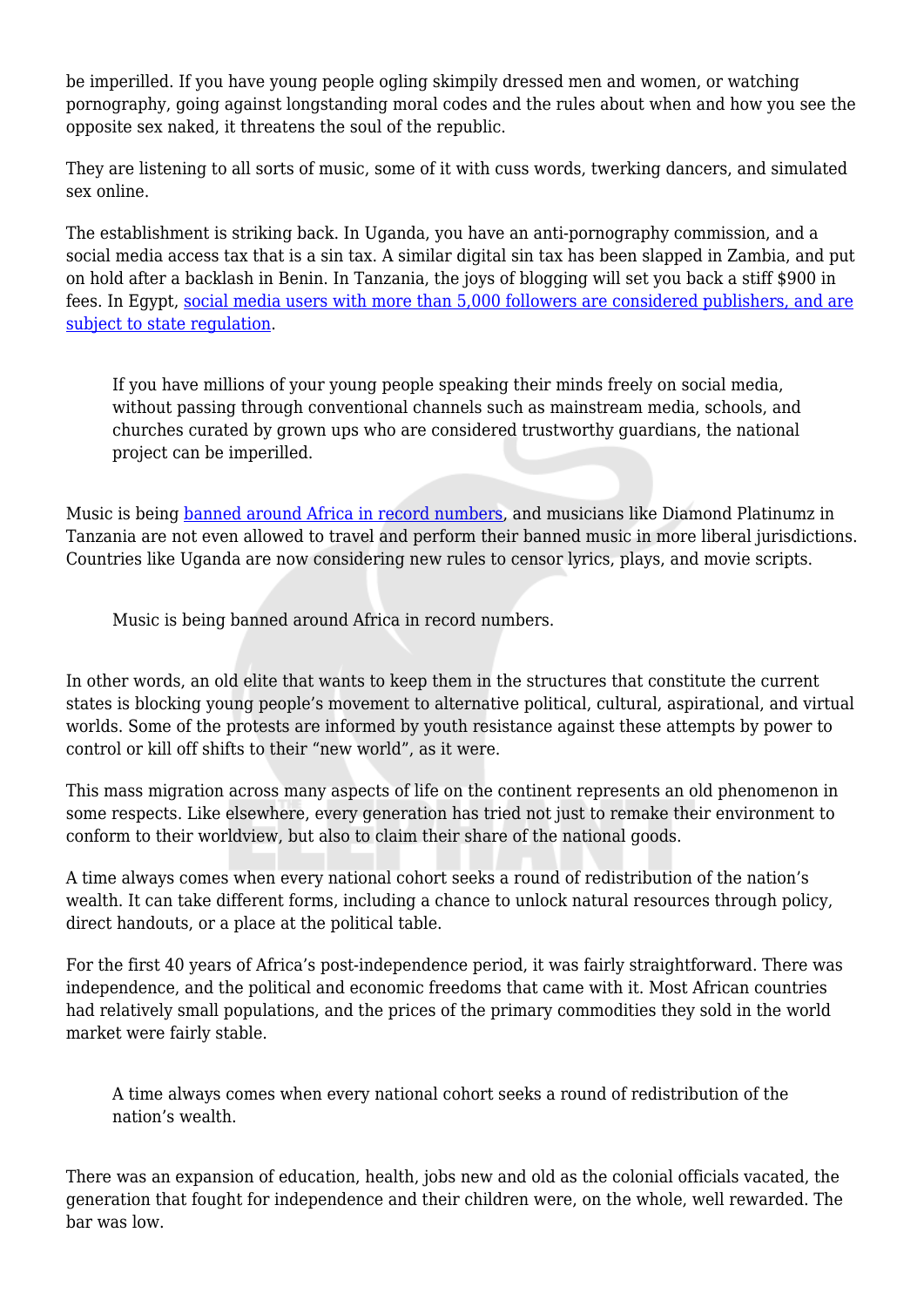There were European settler farms, businesses, and Asian stores to parcel out among the new African elite, as in Kenya and Zimbabwe, in the flood of"Africanisation" and nationalization actions in their various forms.

Today, these have run their course. There is little left to steal or expropriate for the current generation. Aid has slowed down, and cheap post-financial crisis capital is no longer flowing.

Chinese money doesn't travel far to the private sector, largely fattening state bureaucrats and regime affiliated business people.

Post Cold War economic liberalisation either recapitalised a few bankrupt state enterprises, or privatised them to the new elite spawned from the second and third liberation wave. The rest were buried in the graveyard of structural adjustment.

Meanwhile Chinese goods, cheaper and wider in range than the stuff that flowed in from Dubai after 1990, have ravaged artisanal industries, once thought to be immune to globalisation, as has happened in Sudan, compounding strongman Omar al-Bashir troubles.

Post Cold War economic liberalisation either recapitalised a few bankrupt state enterprises, or privatised them to the new elite spawned from the second and third liberation wave.

Besides increasing urbanisation, even in rural areas more and more Africans are moving to live a short distance away from main roads and highways. Just seeing the shiny cars, and the movement on pick-ups and lorries full of goods they cannot afford (mattresses, furniture, beer) radicalises them.

As Zimbabwe has proved, there's little political capital to be gained from land redistribution. Most people don't have the capital to work the land profitably. In many cases the soil is tired, trashed by either abuse of fertiliser in the past, or population pressure, and environmental ravages of recent decades that have ravaged its fertility.

On the whole, the cost of expropriation and nationalisation, once popular tools, is too high, because you are no longer grabbing from European settlers or an Asian minority that is afraid to fight back, but your own. You risk a civil war when you do.

The longest period of peace and democracy on the continent has bequeathed us an Africa where the likelihood of dying in a traffic accident is much higher than being killed by a bullet in conflict.

But it also means that it is harder now to get rid of leaders or ruling parties that have entrenched themselves and often rig elections as in Uganda, Togo, Gabon, Cameroon, Republic of Congo, Equatorial Guinea, Djibouti, to name a few.

The longest period of peace and democracy on the continent has bequeathed us an Africa where the likelihood of dying in a traffic accident is much higher than being killed by a bullet in conflict.

The five-to-seven year cycle in and out of power that happened in the coup era is now harder to achieve if you find a determined strongman dedicated to hanging on. Media liberalisation has actually helped dictators, because you cannot seize the state broadcaster and declare yourself the